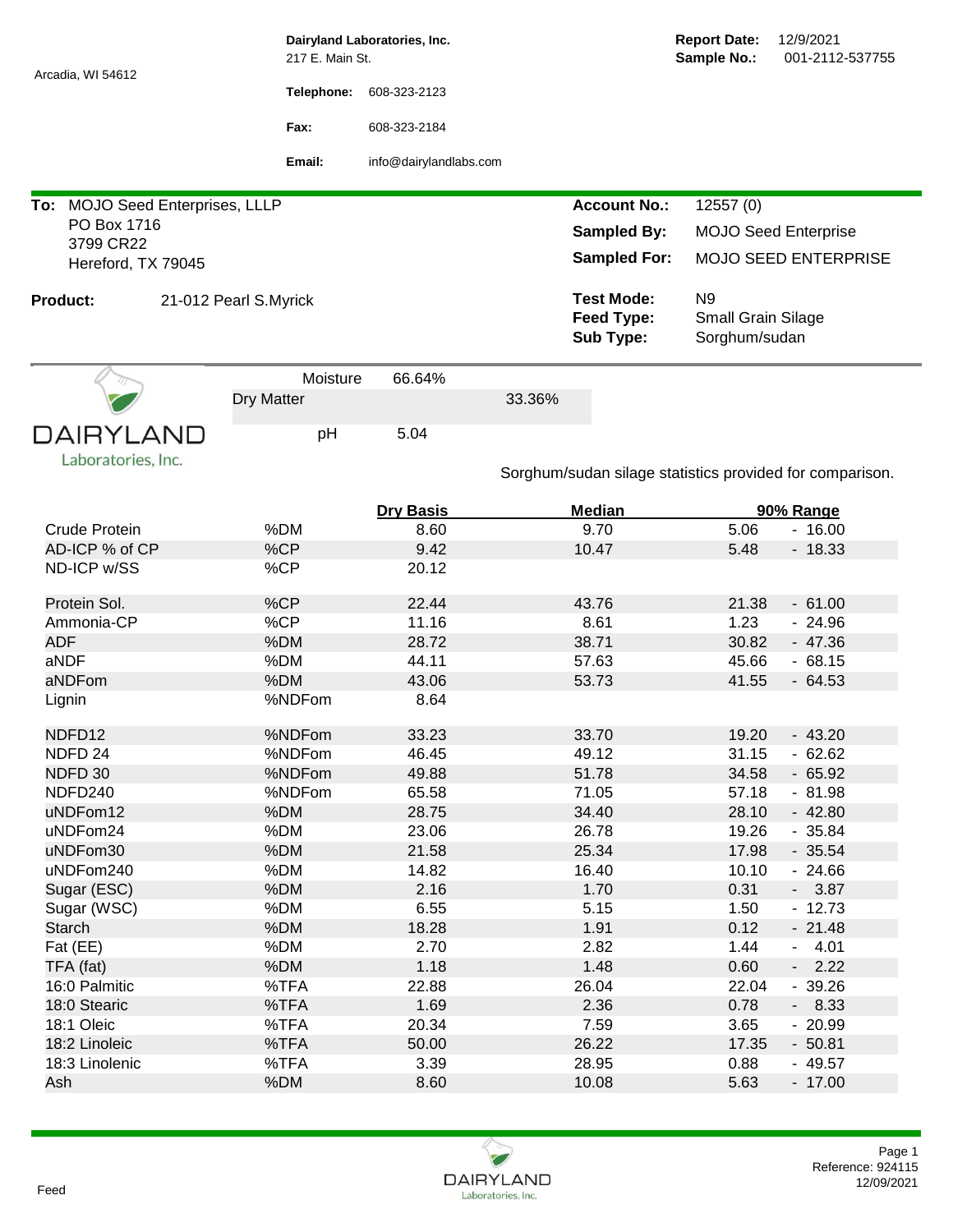| Calcium                              | %DM                                       | 0.24                         |              | 0.42                                                |                     | 0.23                                                  | 0.77<br>$\overline{\phantom{0}}$ |
|--------------------------------------|-------------------------------------------|------------------------------|--------------|-----------------------------------------------------|---------------------|-------------------------------------------------------|----------------------------------|
| Phosphorus                           | %DM                                       | 0.26                         |              | 0.27                                                |                     | 0.17                                                  | 0.40<br>۰,                       |
| Magnesium                            | %DM                                       | 0.18                         |              | 0.23                                                |                     | 0.14                                                  | 0.38<br>$\blacksquare$           |
| Potassium                            | %DM                                       | 1.58                         |              | 2.04                                                |                     | 1.01                                                  | 3.48<br>$\sim$                   |
| Sulfur                               | %DM                                       | 0.11                         |              | 0.13                                                |                     | 0.09                                                  | 0.22<br>÷.                       |
| <b>Lactic Acid</b>                   | %DM                                       | 1.60                         |              | 4.37                                                |                     | 1.05                                                  | $-7.44$                          |
| %DM<br>Acetic Acid                   | 0.92<br>0.12<br>< 0.01<br>217 E. Main St. |                              |              | 2.52 Dairyland Laboratories, Inc.                   | <b>Report Date:</b> |                                                       | 12/9/2021<br>001-2112-537755     |
| Arcadia, WI 54612                    |                                           |                              |              |                                                     |                     | Sample No.:                                           |                                  |
|                                      | Telephone:<br>Fax:                        | 608-323-2123<br>608-323-2184 |              |                                                     |                     |                                                       |                                  |
|                                      | Email:                                    | info@dairylandlabs.com       |              |                                                     |                     |                                                       |                                  |
| To: MOJO Seed Enterprises, LLLP      |                                           |                              |              | <b>Account No.:</b>                                 |                     | 12557 (0)                                             |                                  |
| 3799 CR22                            | PO Box 1716<br><b>Sampled By:</b>         |                              |              | <b>MOJO Seed Enterprise</b>                         |                     |                                                       |                                  |
| Hereford, TX 79045                   |                                           |                              |              | Sampled<br>For:                                     |                     |                                                       | <b>MOJO SEED ENTERPRISE</b>      |
| <b>Product:</b>                      | 21-012 Pearl S.Meiwes                     |                              |              | <b>Test Mode:</b><br><b>Feed Type:</b><br>Sub Type: |                     | N <sub>9</sub><br>Small Grain Silage<br>Sorghum/sudan |                                  |
|                                      |                                           |                              |              |                                                     |                     |                                                       |                                  |
| <b>DAIRYLAND</b>                     |                                           |                              |              |                                                     |                     |                                                       |                                  |
| Laboratories, Inc.<br>Propionic Acid | %DM                                       | < 0.01                       |              | 0.25                                                |                     | 0.06                                                  | 0.47<br>$\sim$                   |
|                                      |                                           |                              |              |                                                     |                     |                                                       |                                  |
| <b>Butyric Acid</b>                  | %DM                                       | < 0.01                       |              | 0.27                                                |                     | 0.03                                                  | 1.51<br>$\blacksquare$           |
| <b>Calculations</b>                  |                                           |                              |              |                                                     |                     |                                                       |                                  |
| <b>NFC</b>                           | %DM                                       | 39.29                        |              |                                                     |                     |                                                       |                                  |
| <b>NSC</b>                           | %DM                                       | 24.83                        |              |                                                     |                     |                                                       |                                  |
| <b>RFV</b>                           |                                           | 140.28                       |              |                                                     |                     |                                                       |                                  |
| <b>RFQ</b>                           |                                           | 140.22                       |              |                                                     |                     |                                                       |                                  |
| NDF kd rate MIR_P1                   | $%$ /hr                                   | 5.04                         |              |                                                     |                     |                                                       |                                  |
| <b>Adjusted Crude Protein</b>        | %DM                                       | 8.60                         |              |                                                     |                     |                                                       |                                  |
|                                      |                                           | <b>ADF</b>                   | <b>OARDC</b> | <b>MLK 2013</b>                                     | <b>ISU Beef</b>     |                                                       |                                  |
| <b>TDN</b>                           | %DM                                       | 67.29                        | 64.30        | 62.59                                               | 54.67               |                                                       |                                  |
| Nel 3x                               | Mcal/cwt                                  | 69.48                        | 66.15        | 66.71                                               |                     |                                                       |                                  |
| Neg                                  | Mcal/cwt                                  | 33.52                        | 38.28        | 36.23                                               | 30.75               |                                                       |                                  |
| Nem                                  | Mcal/cwt                                  | 59.55                        | 64.80        | 62.53                                               | 56.10               |                                                       |                                  |
| Milk per ton                         | Ib/ton DM                                 |                              |              | 2973                                                |                     |                                                       |                                  |
| Beef per ton                         | Ib/ton DM                                 |                              |              |                                                     | 154.43              |                                                       |                                  |
| <b>Billing Information</b>           |                                           |                              |              |                                                     |                     |                                                       |                                  |